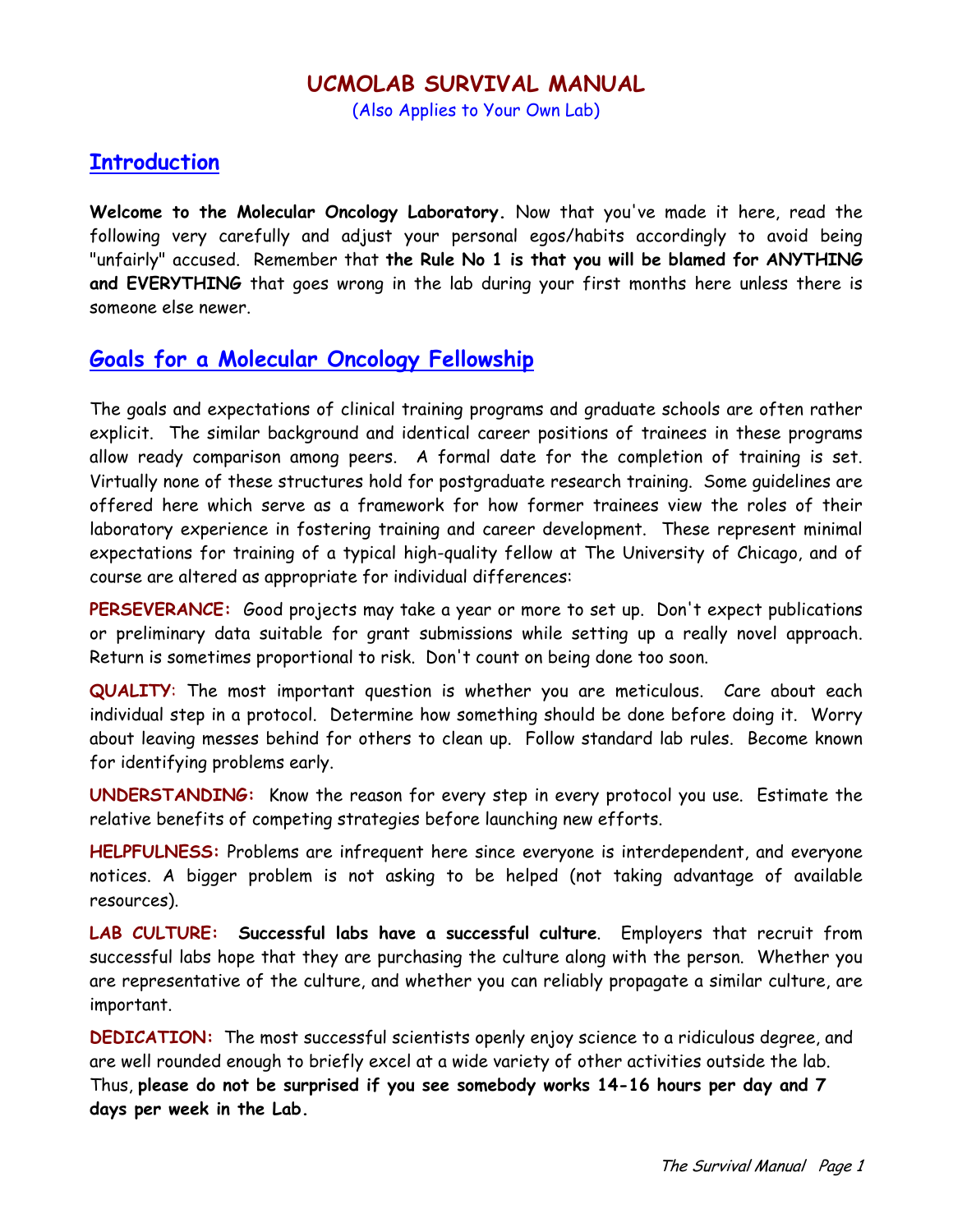# **General Principles**

- 1. When you first come to the lab, ask TC for the lab keys., notebooks, and stationary needs.
- 2. When you are in the lab, wear a lab coat as much as possible. Underneath the coat, wear long pants or long skirt. Shorts and mini-skirts are not allowed unless you are only in the lab for brief period. When handling anything that is radioactive, wear a pair of glasses and/or use the shield. When handling any organic chemicals (e.g., phenol), wear glasses.
- 3. You can do anything you want with your own bench but please **ALWAYS CLEAN AFTER YOURSELF when you work in common areas**. Clean the gel rigs and put them back where they come from when you are done. Be considerate of others, make up a buffer or put it on the board (where applicable) when it is running low. When you open up a new box or a new vial of anything, make certain that it is not the last one in the lab and if so put the item on the board so it can be ordered before they all run out.
- 4. When using any centrifuge, stay next to it until it has reached top speed and make sure there are no funny noises when you leave. The bench side microfuges are meant for short spins only. Use the ones in the equipment room if you need to spin for 5 minutes or more. Additionally, it is advised that you ask someone the first time you use the Ultracentrifuge or Sorvall centrifuge.

Hope you can handle this much so far. The following pages were written by members of our group to help make life easier for everyone. Remember to always ask if you have any questions about anything. In case you have not heard: TC loves to show you how to precipitate DNA and run the minigels and stuff like that, so that everyone does it to perfection.

Have a fun and successful adventure.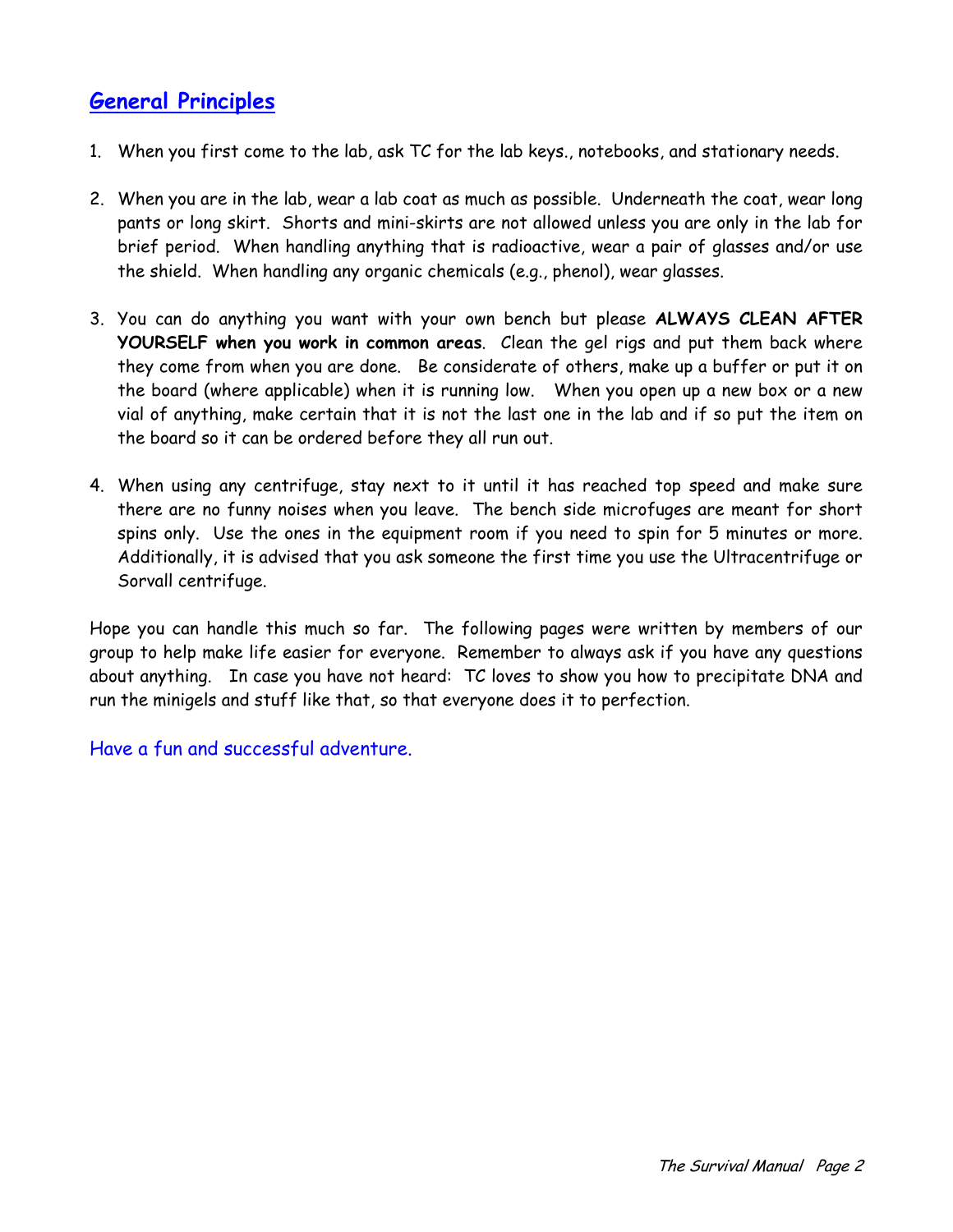# **Specifics**

- 1. All unresolved **problems** get brought to attention when first noticed, generally by writing them on the board. About fixing equipment - don't, unless you have permission. Write the problem on the board.
- 2. **All data must be dated** on the day obtained. This means that film must be dated on the day it is developed, and include the conditions and duration of exposure. Lab books must have enough detail so that someone else from our lab can reconstruct what was done on a daily basis. Your copies of our lab protocols, as well as data that are voluminous get put onto a ring, into a ring-binder, or into computer files rather than the lab notebook, but all protocols and all data must be referred to in the lab book at the time of protocol use or data acquisition.
- 3. All tubes and membranes to be stored must include the date of preparation and a unique identification. Permanent markers are used for all permanent labeling of tubes for storage. Sarstedt alcohol-soluble markers are used for all labeling of radiographic film. Photographs of gels (except copies) are not marked in or near the lanes.
- 4. **All junks** get tossed unless initials and date are marked are on it. Boxes in use for gel staining must have initials and date, too.
- 5. **About dishwashing**: Rinse out labware and remove all labels before putting on cart. Put glass graduated cylinders on the bottom shelf of the cart. Always consider the washed glasses suspect. They may have soap or whatever still inside. Rinse all nondisposables with deionized water before using for solutions.
- 6. **Borrowing**: any item borrowed from the lab:

Must be borrowed from a specific person, who remains responsible

Must be written on the board, e.g. "Obama borrowed 20ul EcoRI from Jenny on 4-12-10"

The message stays on the board until returned and erased by the one who lent it

- 7. **Gifts**: Borrowing of small amounts of a reagent is generally a gift. The exact quantity needed is aliquotted by our lab's person into another container and that container handed over. People from other labs do not handle our stocks.
- 8. **Inventory control**: If you open the last vial, box, or bottle of something, it must be written on the board. The first use or opening of any bottle requires that the date and person's initials be written on the label.
- 9. **PCR rules:** always wear gloves. Use filter tips and PCR-clean technique for all genomic samples which may be amplified later. Keep amplified products (phage, plasmids, PCR products, etc.) away from genomic samples and the PCR room.
- 10. The spectrophotometer must be turned off if there are no initials on it. The quartz cuvettes cannot be borrowed by members of other labs. Don't use the quartz cuvette to measure solutions containing anything other than purified nucleic acids - use plastic cuvettes instead.
- 11. All waterbaths that are set at  $>37^{\circ}C$  must be turned off if no name is attached to the "on" switch. Except for some boiling experiments, keep the tops of all tubes safely out of the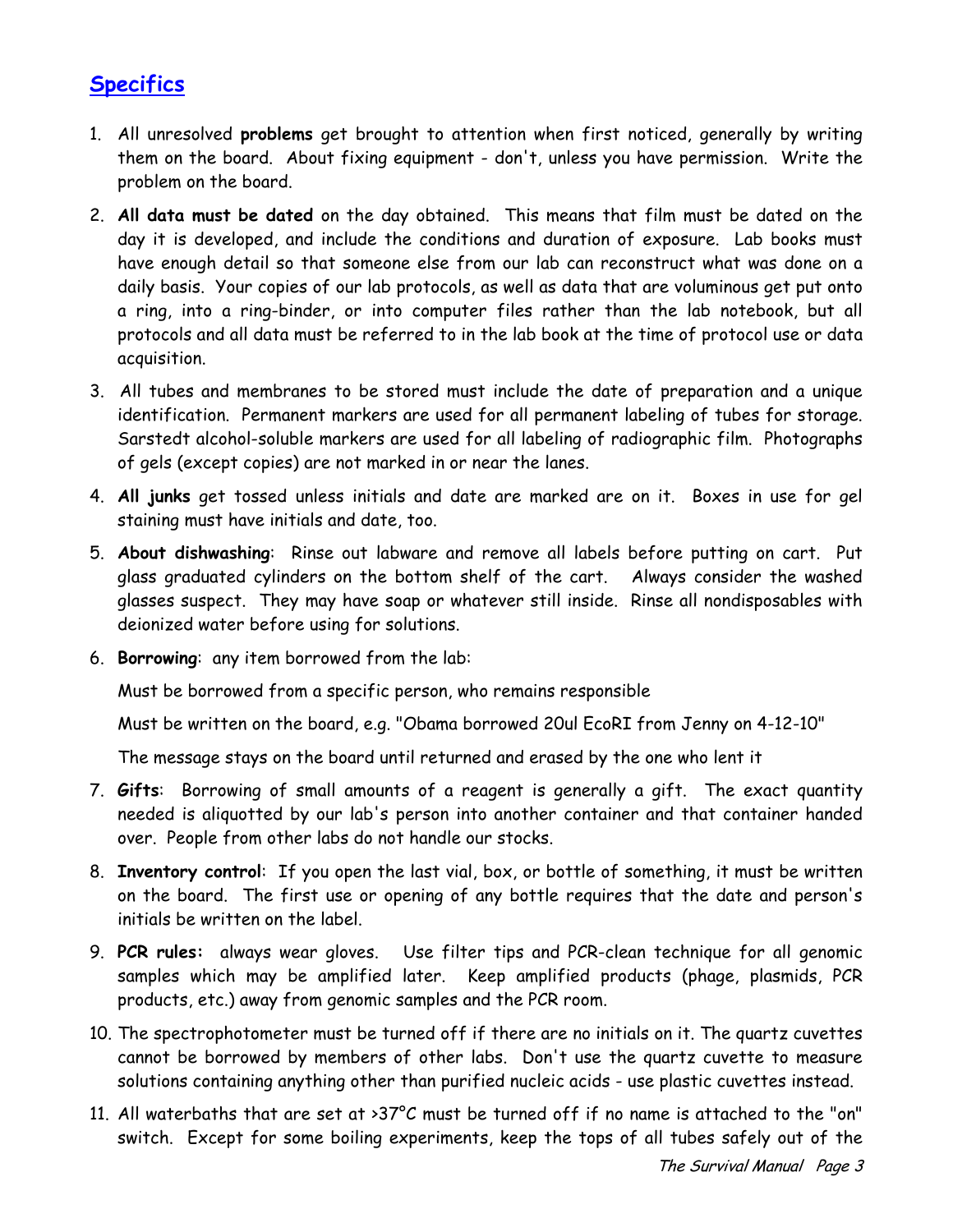water - don't trust the seal. Don't leave boiling baths on and unattended for long times as they may run low on water. Keep waterbaths at least 2/3 full. Check before using. Use deionized water to fill; never use tap water.

- 12. Balance tubes must have a big mark on the cap to prevent confusion with samples.
- 13. **Waste:** All pipettes (except polypropylene ones) are discarded in separate boxes marked "glass." Toxic chemicals are poured into water-tight bottles. Most things we work with go down the sink and are not hazards. Anything which would look bad if washed up on a beach goes in the biohazard bags.
- 14. Use gloves to handle specimens, reagents, containers, and lab equipment since DNases and RNases are on your hands, and since you never know when you may touch or splash some phenol or other caustic agent.
- 15. **Security:** Try not to leave a lab door open if no one is in the lab. **The set of common lab keys don't go in pockets**. Last one out of the lab at the end of the day must check waterbaths and Bunsen burners, lock doors, and turn off and conceal the stereo, etc. Check the list on your way out.
- 16. Don't leave a centrifuge until it reaches the set speed. Sometimes an imbalance isn't recognized until harmonic vibration sets in at a stable speed.
- 17. Wash/wipe the tissue culture hood with Windex, followed by 70% alcohol.

# **Procedures for Reagents**

- 1. Know where **the eyewash/showers** are, and know how to use them.
- 2. Keep a lid on all supplies in use. This includes the **tips** and **tubes** at your bench, which can accumulate dust; keep them in a drawer or box, and replace the lid on tips between uses.
- 3. Pour out all chemicals. If you pour too much, discard the excess or you'll contaminate the stocks with DNA or nucleases. **Never use a spatula**.
- 4. Agarose dissolve in Erlenmeyer flasks, not in Schott bottles. Agarose can become superheated, and suddenly boil explosively into your eyes.
- 5. Pay attention to the composition of containers. Glass and polypropylene are chemically resistant to virtually all compounds we use. If you use some other type of container, make sure that it is appropriate for your intended use. If you are using something you are unfamiliar with, ask and learn about it before use. Examples: **chloroform dissolves polystyrene tubes**; **phenol/chloroform (a.k.a., PC-8) dissolves plastic serological pipettes**; polypropylene melts on a hotplate - use glass instead; polyethylene melts when autoclaved; **polystyrene tubes are not as resilient as polypropylene and can crack under moderate forces**  $(3000 \times q)$ .
- 6. **Pipetting by mouth is forbidden**. Pipettemen seals develop leaks with time; check the calibration regularly and get seal replaced when leakage noted (esp. with expulsion of viscous solutions).
- 7. **Avoid stirbars whenever possible** since they may be contaminated with DNA, etc.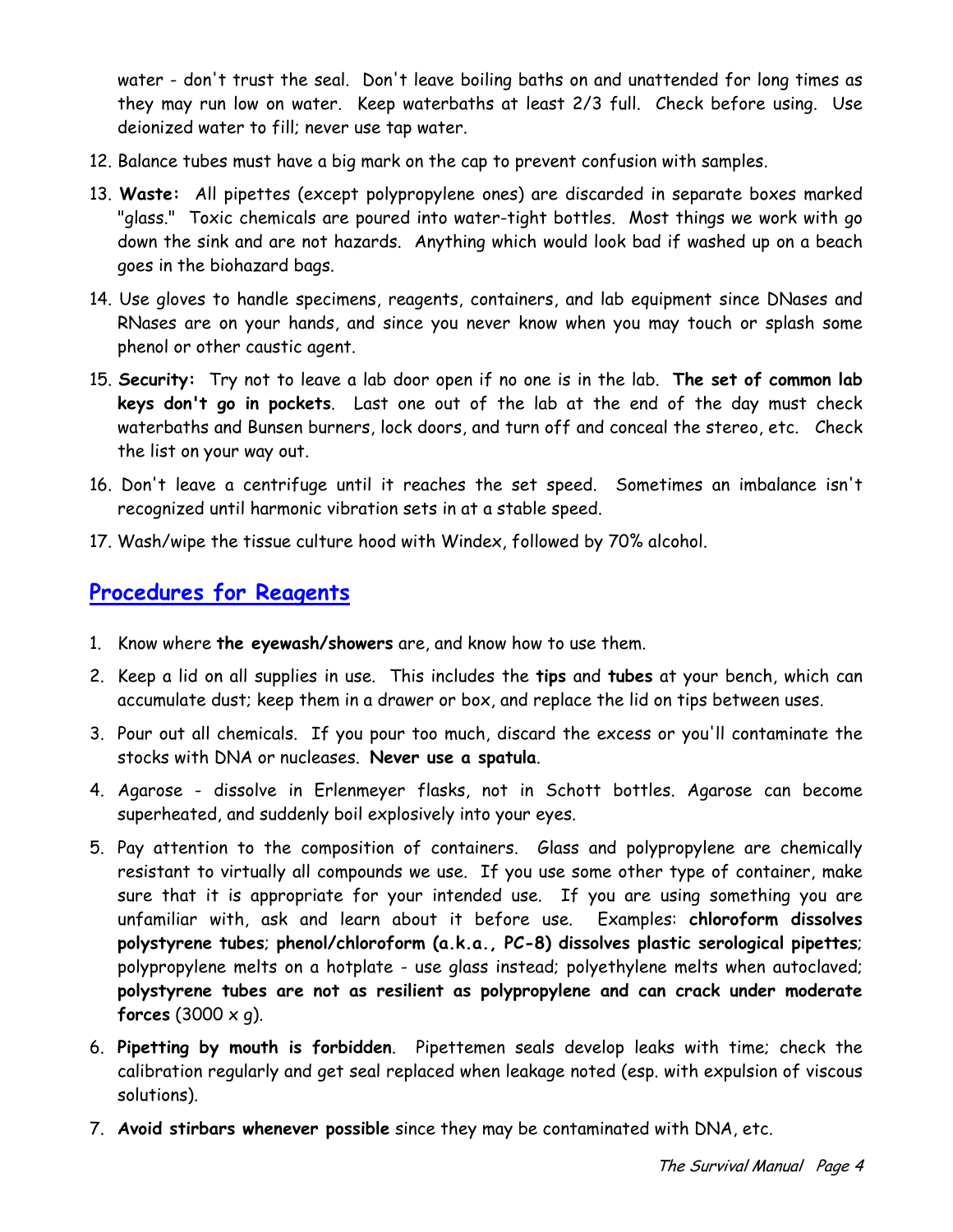- 8. All solutions are made with dd-H2O. Don't consider water pure after a day of storage get new water.
- 9. Labeling and storage: All bottles of solutions or boxes of aliquotted solutions must have 1) **solution name** or a list of all components and pH if no common name is available, 2) **initials of maker**, and 3) **date of making**. Concentrated solutions should have the "x" value on the box or bottle label. Example: "10% SDS/Proteinase K 5 mg/ml 10X 1/92 AS". Freezer boxes must be labeled on both the top and the side. All tubes in the box must have at least a brief unique label. All agar plates must be labeled with the **antibiotic color code** and be stored in a bag labeled as above. All freezer boxes must have a rubber band. They will on occasion be accidentally dropped by someone else, and it is unfair for you to turn their mistake into a catastrophe just because you omitted the rubber band.
- 10. About condensation: After incubations, centrifuge tubes briefly to bring down condensate from the lid before opening the tube. Warm up all dry chemicals to room temperature before opening to prevent condensation from forming in the reagent. Condensation on dry ice converts the 95% ethanol in the dry ice traps to a suspension of ice crystals, which impairs trap efficiency.
- 11. Don't let liquids touch lids of bottles, as the rim and lid are best considered contaminated. Prevent liquid touching rim or lid of test tubes also, if possible.
- 12. Common sterile stock solutions must be poured out or pipetted with a sterile pipette in the laminar flow hood. Other solutions should be poured out or pipetted with a new disposable pipette. **Never put a Pipetteman into a bottle**. Pipettemen are not pipettes and can contaminate solutions with plasmids or PCR products. Gibco-style bottles don't stand heat well, and break, so they generally can't be heat-sterilized.
- 13. About frozen aqueous solutions: they expand, fractionate, and sublimate. Don't aliquot more than 1 ml in a 1.5 ml tube. Tightly cap all tubes, and use a screw-cap tube for long-term storage. Use a small tube for small volumes. Don't fill glass bottles more than half full, or they will crack from the expansion. No frozen solution gets used until all of it thaws and is mixed.
- 14. pH adjustments must be done with the solution at room temp unless specified otherwise. Note: solutions are often made by heating to improve dissolution and heat is often given off upon dissolving or pH titration, and a cooling period is necessary before pH is adjusted further. Don't use pH meter on protein solution or detergents. They can coat the electrode.
- 15. **Put a mark on top of any tube** that is opened and placed back in a stock box. This marks the tubes currently in use and those having possible contamination. **When a reagent bottle is opened for the first time, it gets labeled with your initials and the date**.
- 16. **Microfuge all enzyme tubes** to get the residual enzyme off the sides when the tube has not been stored upright, when the volume is low, or before tossing out as "empty" as there are of 10 ul or more left. All enzymes go from freezer directly to one of the coolers that are kept in the freezer, and are put back immediately after use.
- The Survival Manual Page 5 17. Use 10 units of restriction enzyme for small digests of  $\leq$  1 ug DNA. This is the maximum allowed. DNA concentration must be < 100 ug/ml. Enzyme must be < 10% of total volume. In general, use 10 units of cheaper enzymes per ug of DNA for 30 min., use 4 units of more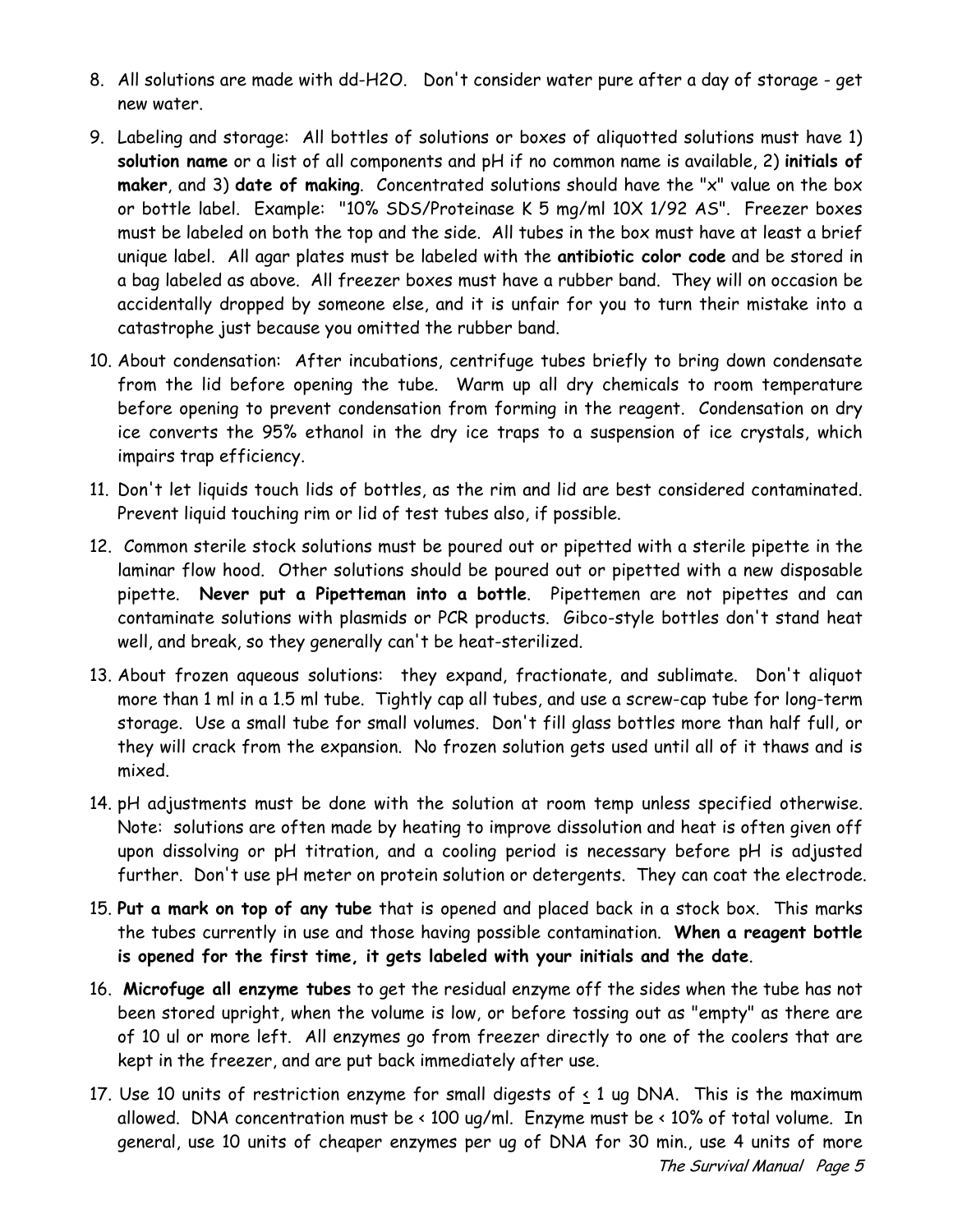expensive enzymes per ug DNA for 2-4 hours. Most digests don't exceed 3 ug DNA per 100 ul, exceptions include screening of plasmids with minute (~10 ul) digests. **Most failed digests are due to an inhibitor in the DNA sample** (such as salt) which is not diluted out adequately by small reaction volumes; repeat using a larger volume digest.

## **Common Mistakes & Problems**

- 1. In PCR, the optimum annealing temperature for reactions run in plates is  $\sim$  5 degrees less than that in tubes. So if you work out optimum temperature in tubes, don't assume it will work the same in plates. So always do PCR in plates, never use tubes.
- 2. When reading O.D. on spec, it is imperative to measure a spectrum, not just the 260/280 ratio. The cuvettes change their baseline rather dramatically in comparison to the O.D. value when the O.D. values are low. Therefore you should subtract the 300 nm reading from the other readings to get a much more accurate value (e.g., if A260 is 0.11 and A300 is 0.03, the real A260 is 0.08).

Note that both RNA and DNA absorb approximately equally at 260 and 280 nm. So the readings you get likely reflect RNA, DNA, and any nucleic acid in the preps. If you want to find out how much DNA you actually have, use the Cytofluor or similar protocols.

## **Protocol on Protocols**

- 1. Find out if the lab has a protocol for what you will be doing in MOLab website.
- 2. Follow the protocol directions.
- 3. If the protocol doesn't work, re-read the protocol to see what you did wrong.
- 4. Modifications to a protocol are best considered as experiments, to be done **side-by-side** with the original procedure. If there is no protocol, or if you find an improvement for the protocol, you should prepare a new protocol Review it with TC prior to handing out at a lab meeting.